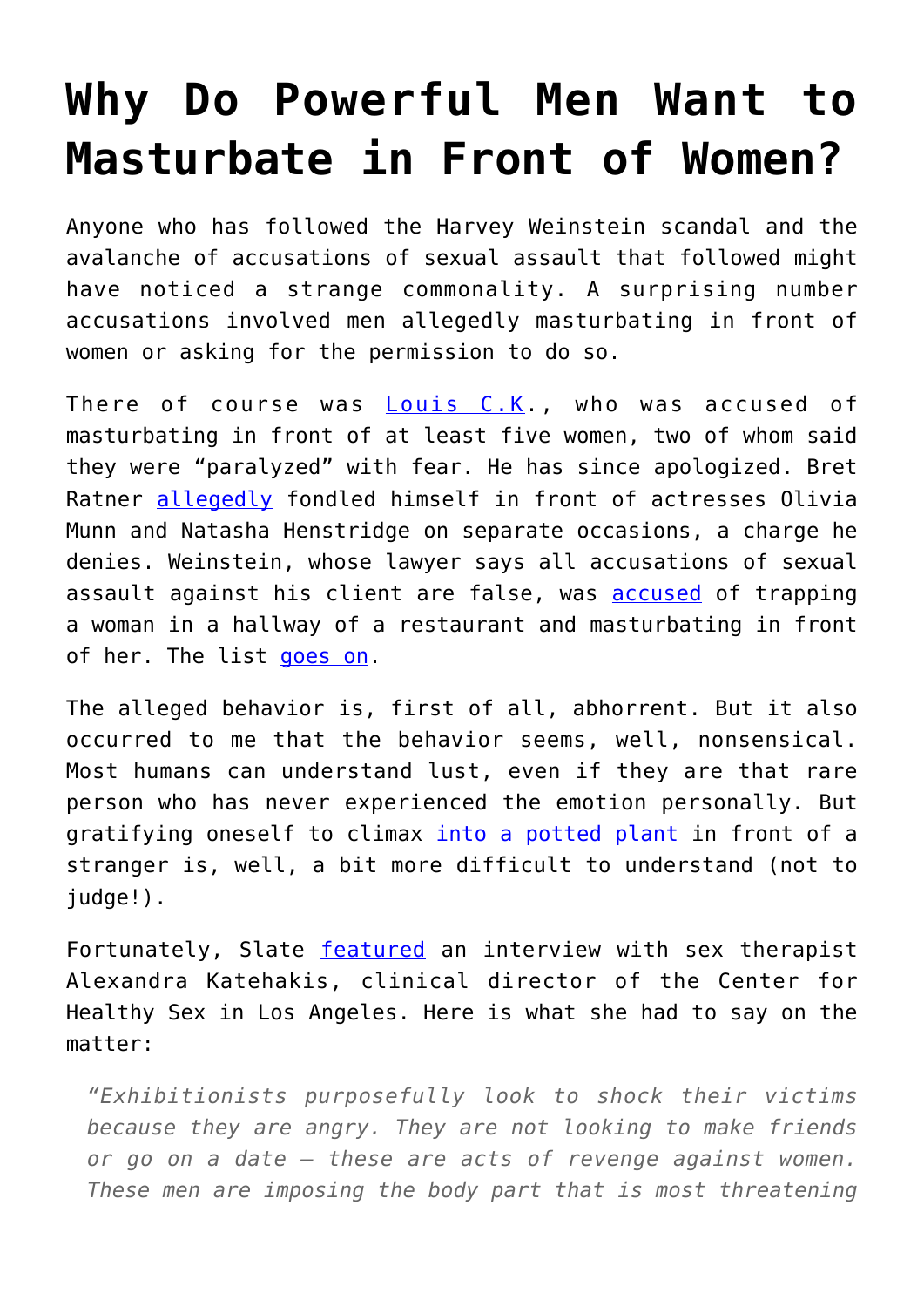*to a female and in doing so, they are acting out what is called 'sexualized hostility' or 'eroticized rage' against their prey. That look of fear or humiliation on women is arousing to them. We see clinically that these men feel wildly inadequate…*

*Guys who engage in this type of behavior are incredibly rageful towards females. It often harkens back to childhood abuse. For example, maybe they had mothers who were emotionally abusive or who didn't protect them from abusive fathers. As some men get older they act out that anger towards women in the language of sex. They sexualize their emotions because they don't know any other way of comporting themselves."*

This explanation is smart, plausible, and predictable. [\(Karen](https://en.wikipedia.org/wiki/Karen_Horney) [Horney](https://en.wikipedia.org/wiki/Karen_Horney) with just a dash of Freud.) It also seems incomplete. Katehakis' makes some additional thoughtful points, including the idea that these men stop at the boundary of masturbation simply because "a more violent act would make him a rapist." But what I found most interesting was the point she makes on the psychology of shame in those who engage in "sexualized hostility."

*"It's about this cycle of 'I'm a piece of shit, I do things that make me feel like a piece of shit, and therefore I have corroboration and evidence that I am indeed a piece of shit.' Weinstein may have tried to stop masturbating in front of women and couldn't, which he may have hated himself for. The behavior becomes this weird kind of tumbleweed where… somebody does stupid things and then it reaches monstrous proportions, which it seems to have done in Weinstein's case."*

This is a dark view, but one wonders if such a view is not rational to one who fully embraces a postmodern philosophy.